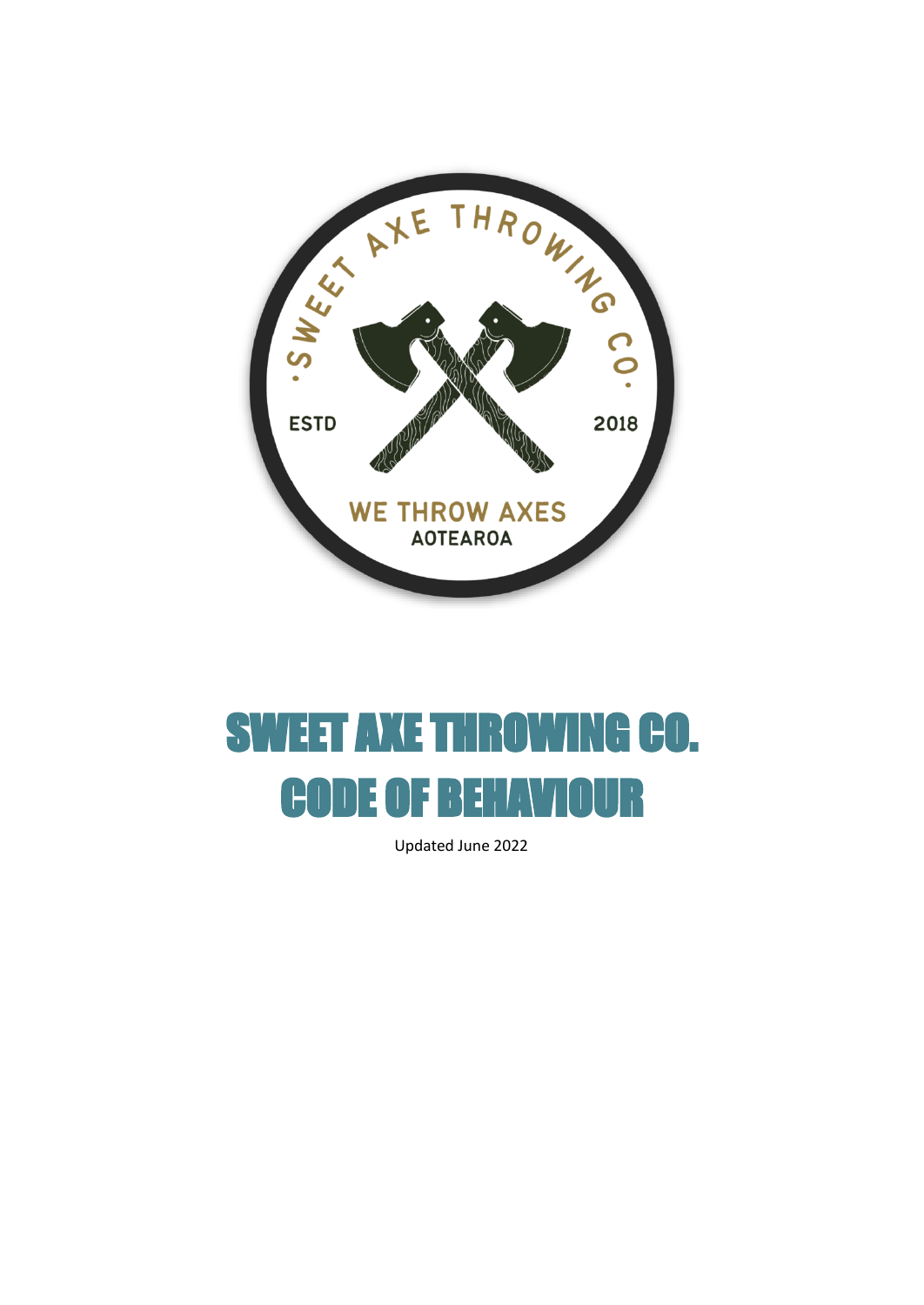# **CONTENTS**

#### **Part I – Application of the Policy**

- 1. Purpose
- 2. General Principles
- 3. Application
- 4. Definitions
- 5. Mutual Recognition

# **Part II – Administration and Procedure**

- 6. Interpretation and On-Site Administration
- 7. Disciplinary Process
- 8. Penalties
- 9. Administration and Notification
- 10. Disciplinary Committees
- 11. Appeals

## **Appendix List**

**Appendix 1 – Game and Tournament Violations Appendix**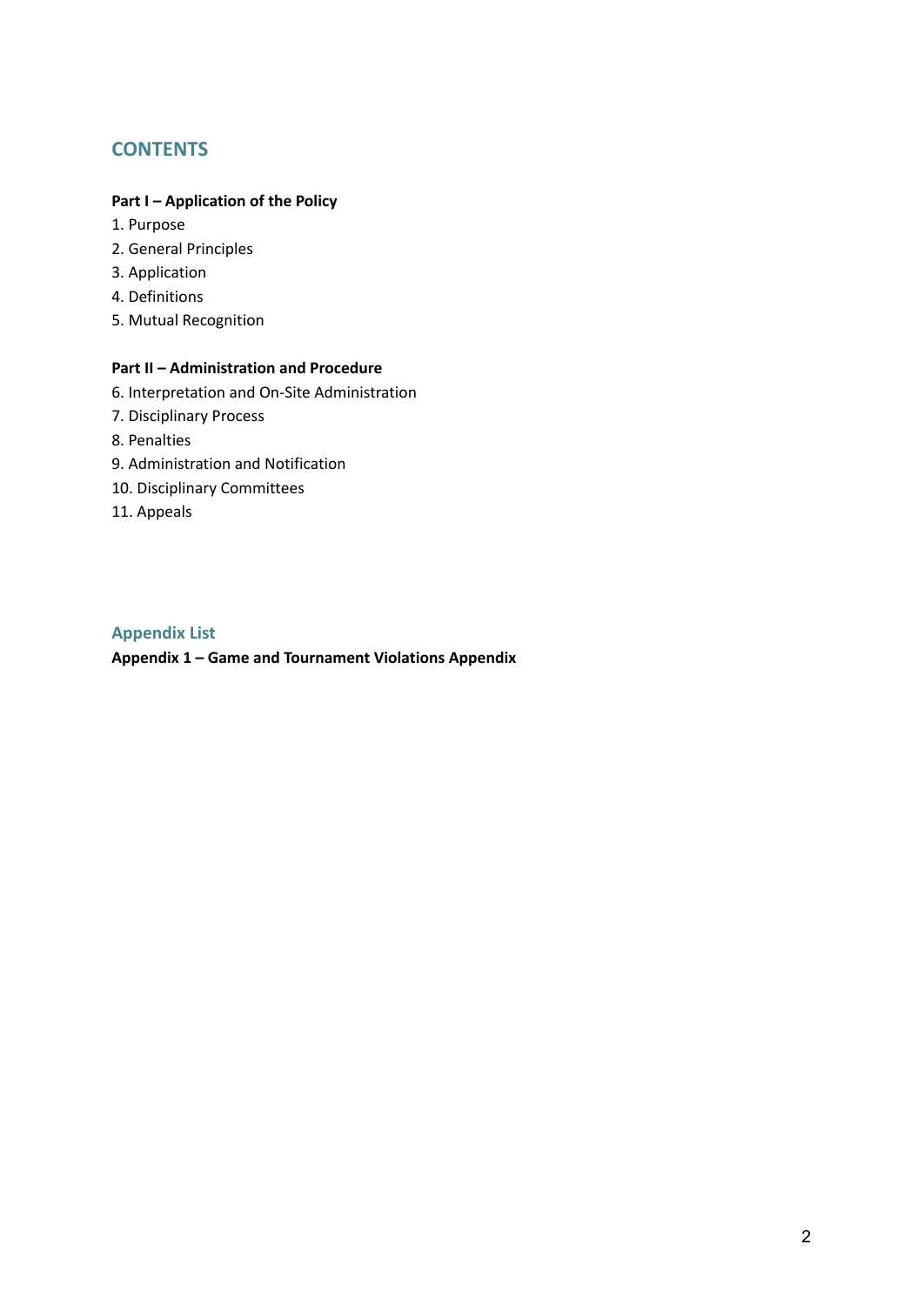# **PART I APPLICATION OF THE POLICY**

# **1. Purpose**

1.1. The Code of Behaviour provides the framework for dealing with event related breaches of discipline by players, coaches, parents/guardians and spectators who participate in or attend Sweet Axe Throwing Co. sanctioned events and team events in New Zealand.

This Code of Behaviour works in conjunction with the Code of Conduct written by the World Axe Throwing League, which can be found here - WATL CODE OF [CONDUCT.](https://worldaxethrowingleague.com/axe-throwing-rules/)

# **2. General Principles**

2.1. The purpose of the Code of Behaviour is to ensure the game of axe throwing is played according to uniform rules and to a high standard. Players are entitled to respect from opponents and the protection from irresponsible behaviour from every person involved within the sport.

2.2. The Code of Behaviour is based on the principle that the best axe throwing games are a product of concentration, discipline and enjoyment.

2.3. The Code of Behaviour is in addition to the World Axe Throwing League's (WATL) Code of Conduct. If anything in the Code of Behaviour is inconsistent with WATL's Code of Conduct or Gameplay rules, the relevant WATL conditions prevail to the extent of the inconsistency.

# **3. Application**

3.1. The Code of Behaviour applies to violations occurring during Sweet Axe Throwing Co. events in New Zealand or at officially sanctioned activities related to these events. This includes any Sweet Axe or WATL events held at, or conducted by Sweet Axe Throwing Co. at third-party locations.

3.2. Players and spectators are considered subject to the Code of Behaviour from the time the event/tournament starts until the time it concludes.

Note: Elimination from or completion of an event does not release Players, parents/guardians or spectators from the Code of Behaviour

## **4. Definitions**

| Term             | <b>Definition</b>               |  |
|------------------|---------------------------------|--|
| <b>WATL</b>      | World Axe Throwing League       |  |
| Sweet Axe / SWAX | Sweet Axe Throwing Co. Limited. |  |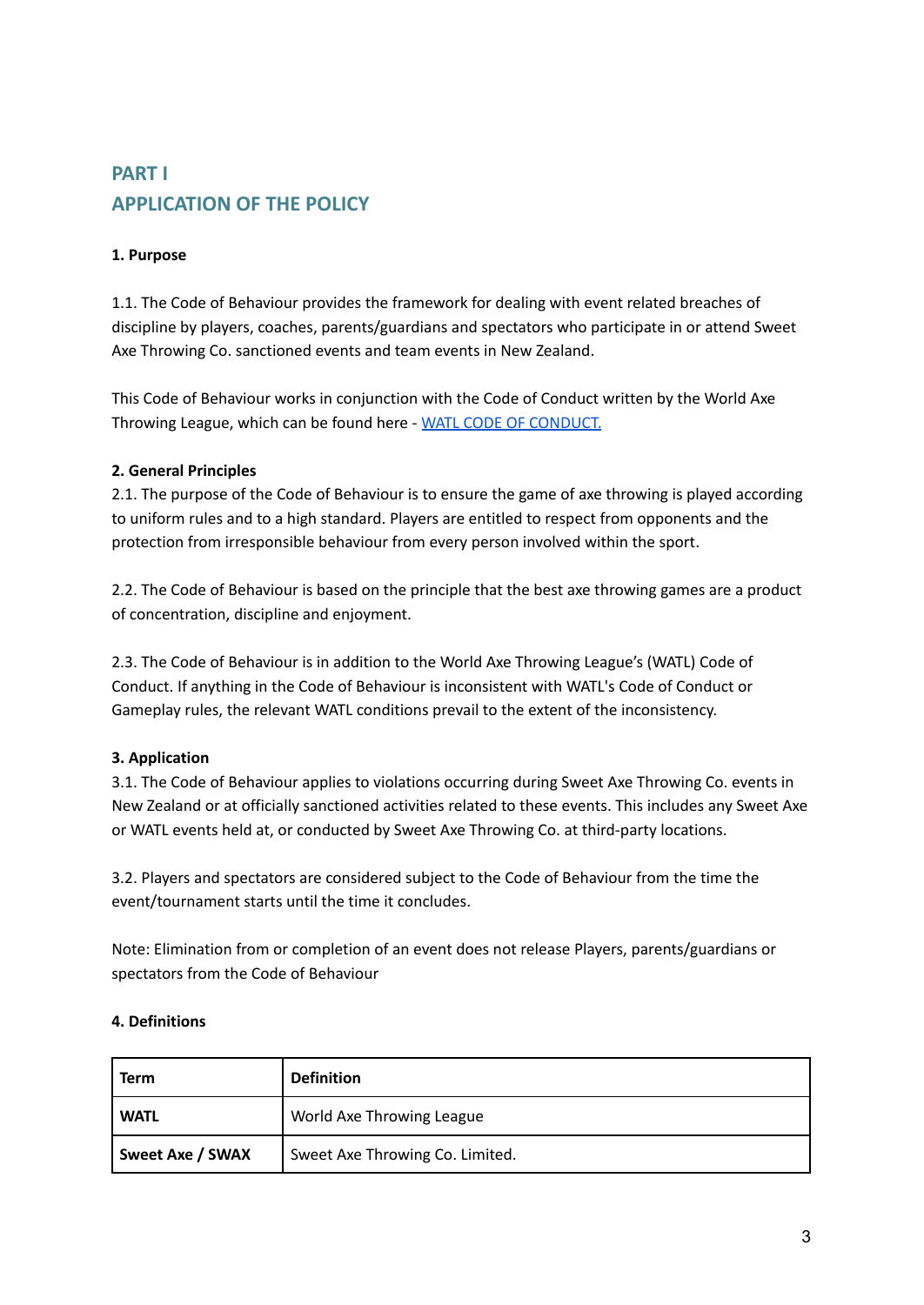| Venue                                           | Any property owned/operated by Sweet Axe Throwing Co. including its<br>immediate surrounds OR third party location where people are<br>competing in a Sweet Axe event                                                                                                                                                                                                             |
|-------------------------------------------------|-----------------------------------------------------------------------------------------------------------------------------------------------------------------------------------------------------------------------------------------------------------------------------------------------------------------------------------------------------------------------------------|
| Event                                           | Any weekly competition, sanctioned tournament, or event held at a<br>Sweet Axe venue.                                                                                                                                                                                                                                                                                             |
| <b>Thrower</b>                                  | An individual participating in the activity of throwing axes                                                                                                                                                                                                                                                                                                                      |
| <b>Spectator</b>                                | An individual who is not participating in the activity of axe throwing.                                                                                                                                                                                                                                                                                                           |
| <b>League Runner</b>                            | The Sweet Axe staff member that was assigned to oversee the<br>management of the league for the season. This person should be a WATL<br>Certified Judge and have a good understanding of the rules and the<br>concepts of fair play. They have the authority to escalate disciplinary<br>measures as required.                                                                    |
| <b>Appointed WATL</b><br><b>Certified Judge</b> | An individual who has completed their WATL Certified Judging Certificate<br>AND has been appointed as a judge by Sweet Axe Throwing. Co.<br>These are the first individuals who should be sought to give<br>second-opinions on in-game calls. They have the authority to escalate<br>disciplinary measures as required.                                                           |
| <b>Sweet Axe Official</b>                       | Sweet Axe staff in the paid positions of Supervisor or League Support<br>Staff. These individuals have the authority to give second opinions when<br>an Appointed WATL certified judge is not available to make the call. They<br>have the authority to issue warnings and can make recommendations on<br>disciplinary measures to an appointed Certified Judge or League Runner. |
| <b>Appointed Scorer</b>                         | An individual who is scoring the match who is not on a paid shift. They<br>are not necessarily an appointed judge or an official. They can make basic<br>in-game calls and give warnings but cannot issue second-opinions or<br>escalate disciplinary measures. Reports to the appointed Certified Judge<br>or Sweet Axe Officials as needed.                                     |
| <b>Disciplinary</b><br><b>Committee</b>         | The Disciplinary Committee is appointed by Sweet Axe Throwing Co.<br>Disciplinary Committees may penalise players for gross breaches of the<br>Code of Behaviour regardless of whether or not a formal Code Violation<br>was issued in respect of that breach.                                                                                                                    |
| <b>Point Penalty</b>                            | Refers to a thrower receiving a score of "0" on their next throw as the<br>result of a breach of the code of conduct.                                                                                                                                                                                                                                                             |
| <b>Game Penalty</b>                             | Refers to a thrower receiving a score of "0" on all throws in their next<br>game as the result of a breach of the code of conduct.                                                                                                                                                                                                                                                |
| <b>Suspension Point</b>                         | Refers to points issued to throwers in relation to breaches of the code of<br>conduct. Different violations carry different suspension point values;<br>receiving more than 12 suspension points will result in immediate<br>disqualification and removal from the league.                                                                                                        |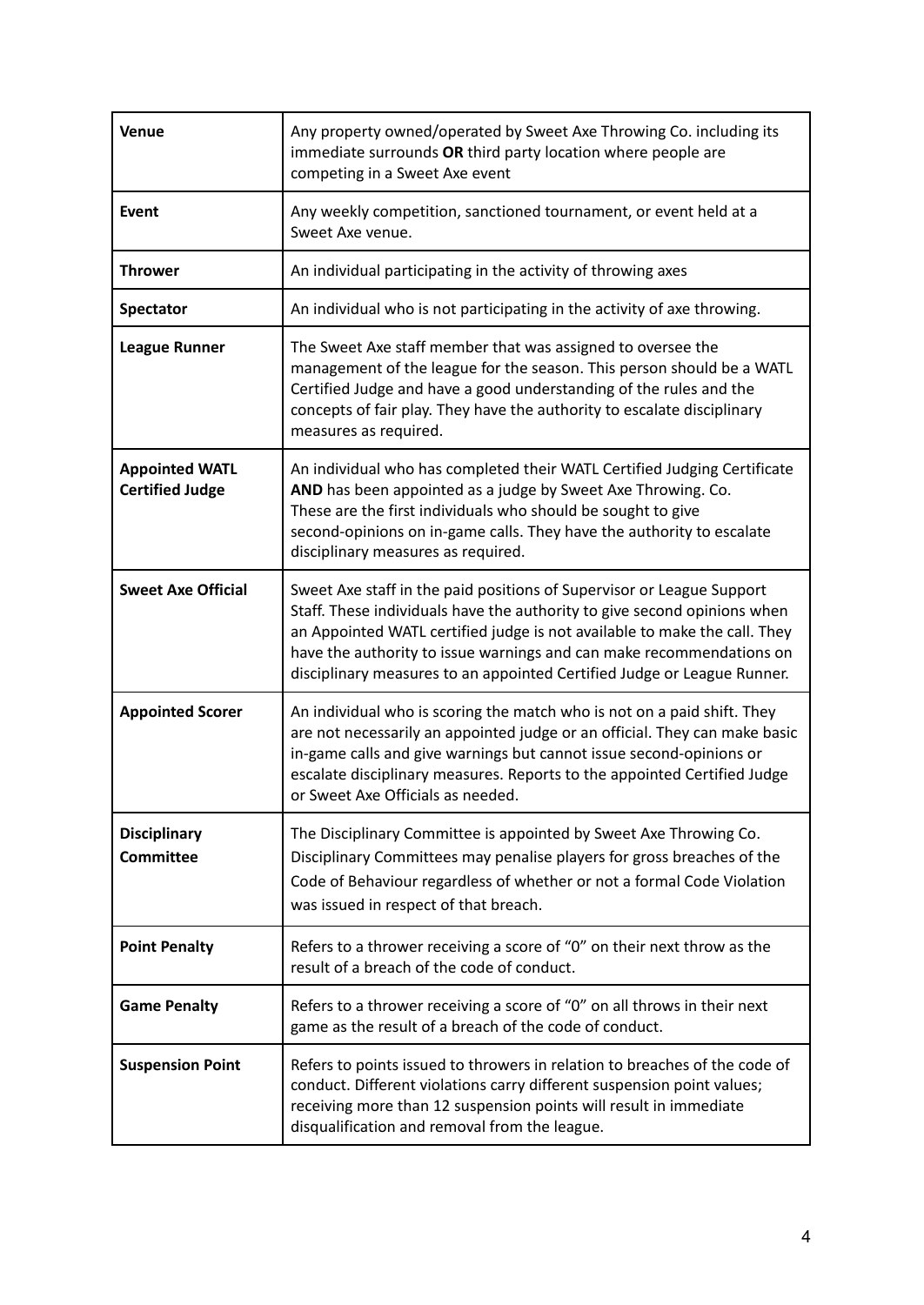#### **5. Mutual Recognition**

5.1. Any penalty imposed upon a player under this Code of Behaviour will be recognised and respected by all Sweet Axe venues & events. A player is not permitted to play any events during the time of any suspension imposed under this Code of Behaviour.

5.2. Other Axe Throwing Associations (including World Axe Throwing League) may be notified of any applicable penalty which may impact a player's ability to compete at events sanctioned by those Associations.

# **PART II ADMINISTRATION AND PROCEDURE**

## **6. Interpretation and On-Site Administration**

6.1. All WATL Certified Judges and Officials appointed by Sweet Axe are empowered with the authority to interpret and determine game offences documented within these regulations and take appropriate action.

6.2. The appointed Certified Judge may declare a point penalty for a single flagrant violation of this Code of Behaviour or continuous violations after the first offence. Note: a lane scorer may not declare a point penalty without consultation with an appointed WATL Certified Judge or Sweet Axe Official.

6.3. The League Runner is the final on-site authority regarding the interpretation of game and tournament offences within the Code of Behaviour.

| <b>Penalty Types</b>     | Lane<br><b>Scorer</b> | <b>Sweet</b><br>Axe<br><b>Official</b> | <b>Appointed</b><br><b>WATL Certified</b><br>Judge | <b>League</b><br>Runner/<br>Supervisor | Venue<br><b>Manager</b> |
|--------------------------|-----------------------|----------------------------------------|----------------------------------------------------|----------------------------------------|-------------------------|
| Verbal Warning           | $\checkmark$          | $\checkmark$                           | V                                                  | V                                      | V                       |
| Point Penalty            |                       |                                        | V                                                  | V                                      | V                       |
| <b>Game Penalty</b>      |                       |                                        |                                                    | V                                      | V                       |
| Disqualification         |                       |                                        |                                                    |                                        | V                       |
| <b>Suspension Points</b> |                       |                                        |                                                    |                                        | V                       |
| <b>Appeal Decision</b>   |                       |                                        |                                                    |                                        |                         |

| Table 1: Roles and levels of authority |
|----------------------------------------|
|                                        |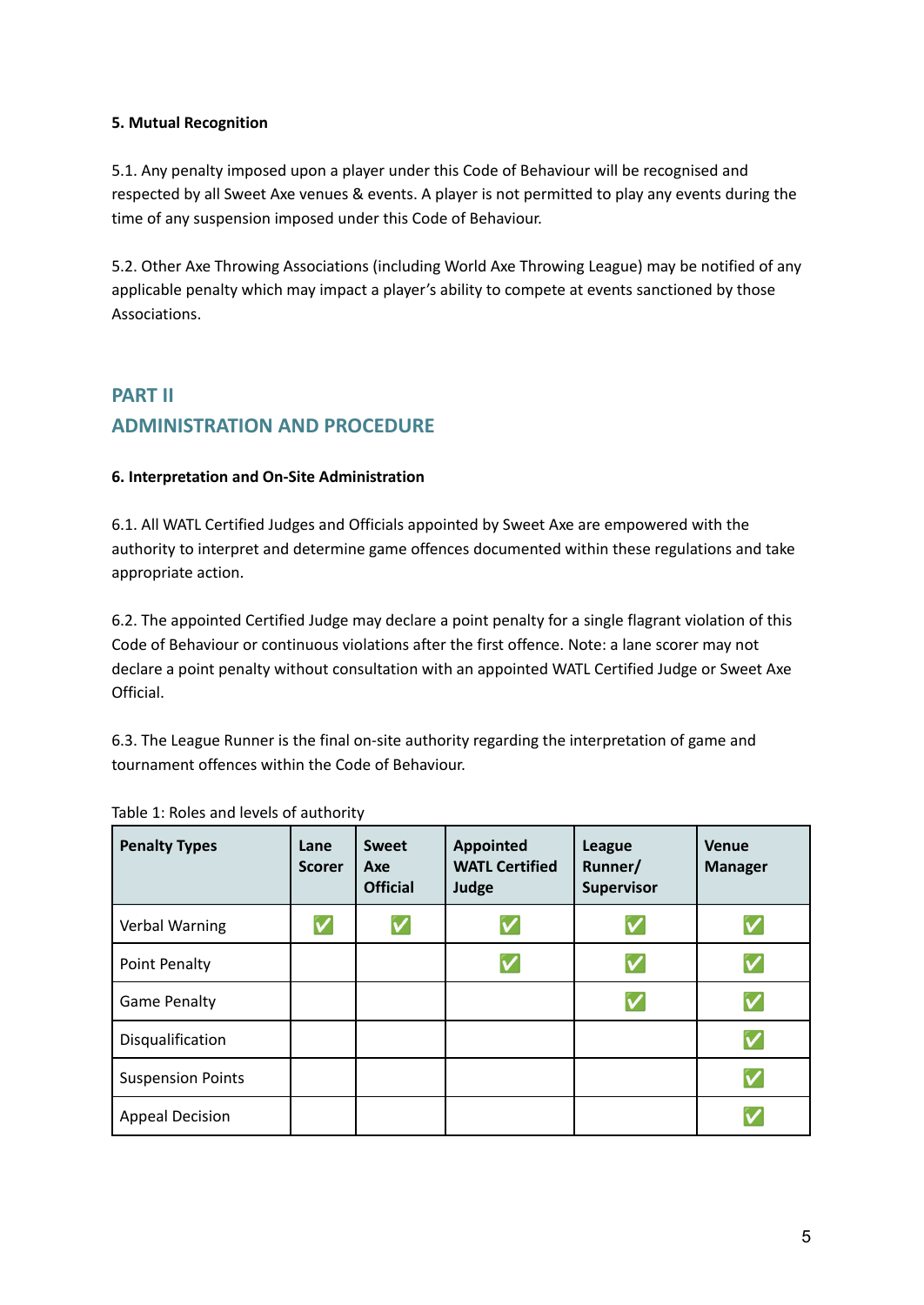After a call is made by the lane scorer, the lane scorer or throwers may request a second opinion from an appointed WATL Certified Judge or, if a certified judge is unavailable, another Sweet Axe official. **The second opinion is the final call and can not be disputed further.**

- If the axe in question is touched by any thrower before the decision is made, the thrower who touched the axe will receive a 0 for that throw.
- While a second opinion is being discussed, throwers must return behind the fault line.
- Judges will not take advice, second opinions, or consultation from any throwers or spectators.
- Any throwers found to be persuading or advising an official/judge will receive a Code of Conduct violation.

## **7. Disciplinary Process**

7.1. Players who breach the Code of Behaviour (detailed in Appendix 1) at an event will be subject to the following suspension points system:

| <b>Match Offence</b>               | <b>Misconduct Offence</b> |                                    | <b>Serious Misconduct Offence</b> |                             |
|------------------------------------|---------------------------|------------------------------------|-----------------------------------|-----------------------------|
|                                    | <b>Immediate Penalty</b>  | <b>Suspension</b><br><b>Points</b> | <b>Immediate Penalty</b>          | Suspension<br><b>Points</b> |
| <b>First Offence</b>               | Warning                   |                                    | <b>Game Penalty</b>               | 5                           |
| <b>Second Offence</b>              | Point Penalty             | 3                                  | Disqualification                  | 10                          |
| <b>Third Offence</b>               | <b>Game Penalty</b>       | 3                                  |                                   |                             |
| <b>Fourth Offence</b>              | Disqualification          | 10                                 |                                   |                             |
| <b>Spectator</b><br><b>Offence</b> | Point Penalty             | 3                                  | <b>Game Penalty</b>               | 5                           |

Table 2: Game/Match offences

\*Offences are viewed as cumulative. Each time a "Code of Behaviour Violation Notice" is issued, that counts as an offence and will escalate the disciplinary process. Eg. if you are given a violation notification for "Unsportsmanlike Conduct" and within 12 months are issued with a violation notification for "Purposeful Distraction" you will be onto your second offence at minimum (the Disciplinary Committee possess the right to jump straight to a higher offence level based on the severity of the incident).

7.2. The Lane Scorer, after consultation with a Sweet Axe Appointed Certified Judge, considering all the facts, may determine that a significant violation warrants an immediate match penalty without progressing through the above stages. In addition, after consultation with the League Runner it may be determined that the violation also warrants disqualification from the remainder of the league season/ tournament.

7.3. Where any point penalty is applied in accordance with these regulations the player shall be notified immediately where a League Runner or Sweet Axe appointed Certified Judge is present.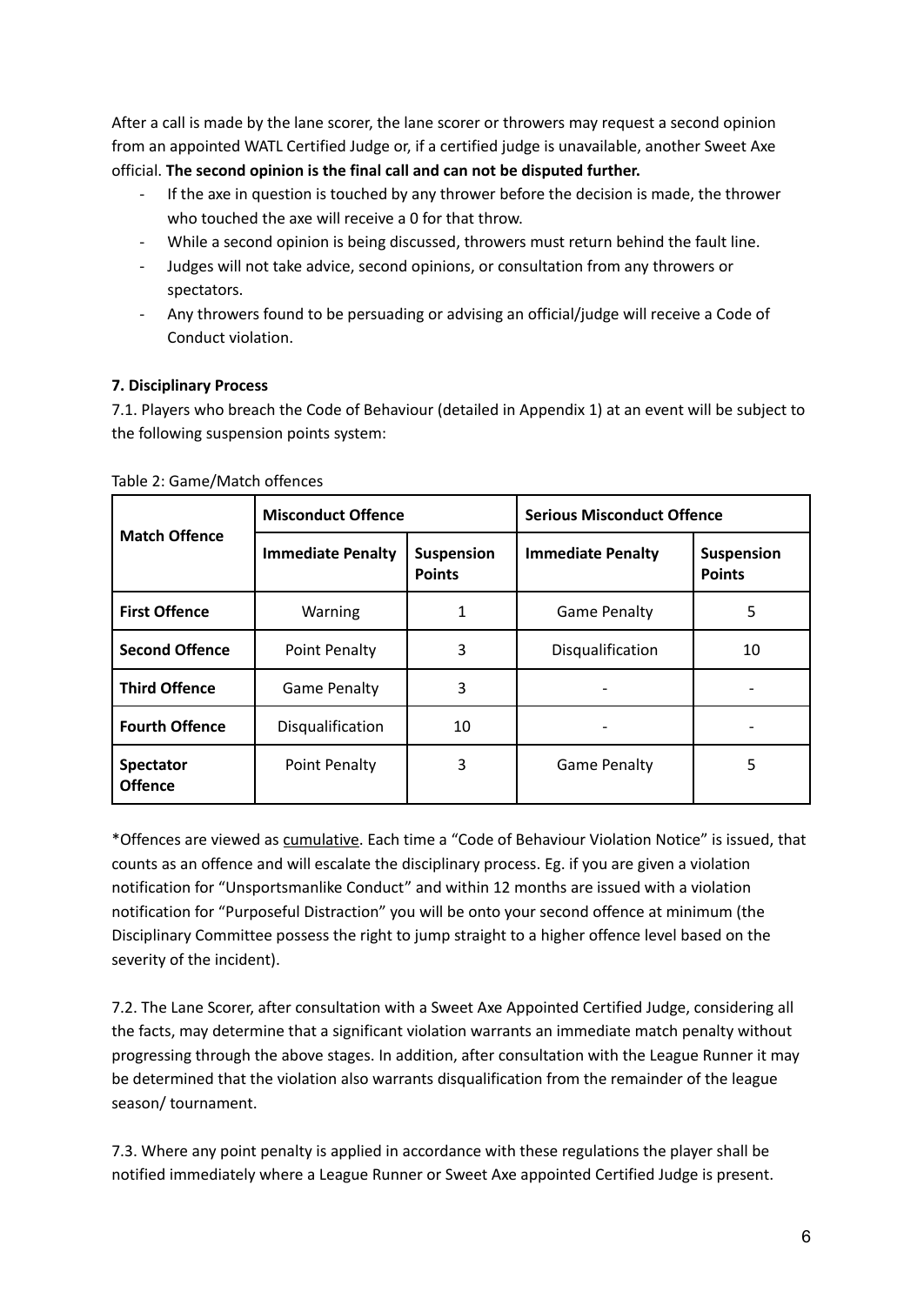7.4. If the point penalty cannot be issued during the specific game, a code violation second offence will still be issued.

7.5. The League Runner must determine any Game Penalty situation.

7.6. Any penalty awarded during a Duals game shall be imposed against the team. Note: suspension points will apply only to the offending player

7.7. For on-site violations reported by any Sweet Axe Official, the League Runner after consultation with a Sweet Axe Official, considering all the facts, will determine the relevant penalty which may include suspension/disqualification.

# **8. Penalties**

8.1. Suspension points will be accumulated over a 12-month period and removed twelve (12) months after they are imposed.

8.2. Players with the total number of Suspension Points will receive the following penalties:

a. Every five (5) points – a game penalty

b. Every twelve (12) points – Immediate removal from the current season and ineligibility from registering for the following season. Throwers will not be allowed to participate in any Sweet Axe events or activities while serving this suspension. The dates of the suspension will be determined by Sweet Axe Throwing Co. and advised to the relevant player prior to the suspension commencing.

c. Balance of 16 points at any time – non-inclusion in any and all of the upcoming Sweet Axe Throwing Co events/teams including but not limited to: League Nights, including the week eight tournament, tournaments, special events, and WATL events Note: non-inclusion will commence for twelve (12) months from notification of Suspension Points balance.

# **9. Administration and Notification**

9.1. In Lane – by an Official. If a player commits an offence, an Official will approach the player as soon as practical and notify the player of the Code Violation. If an intervening point or points have been played this will not deem the code to be undeliverable.

9.2. Out of Lane – by an Official. If a player commits an offence, an Official will approach the player as soon as practical and notify the player of the Code Violation.

9.3. Off-Site – by the Disciplinary Committee. If an offence deemed to be serious enough, or impactful enough on the tournament or league season, the Disciplinary Committee reserves the right to apply the Code of Behaviour accordingly, and will contact the player and notify the player of the Code Violation.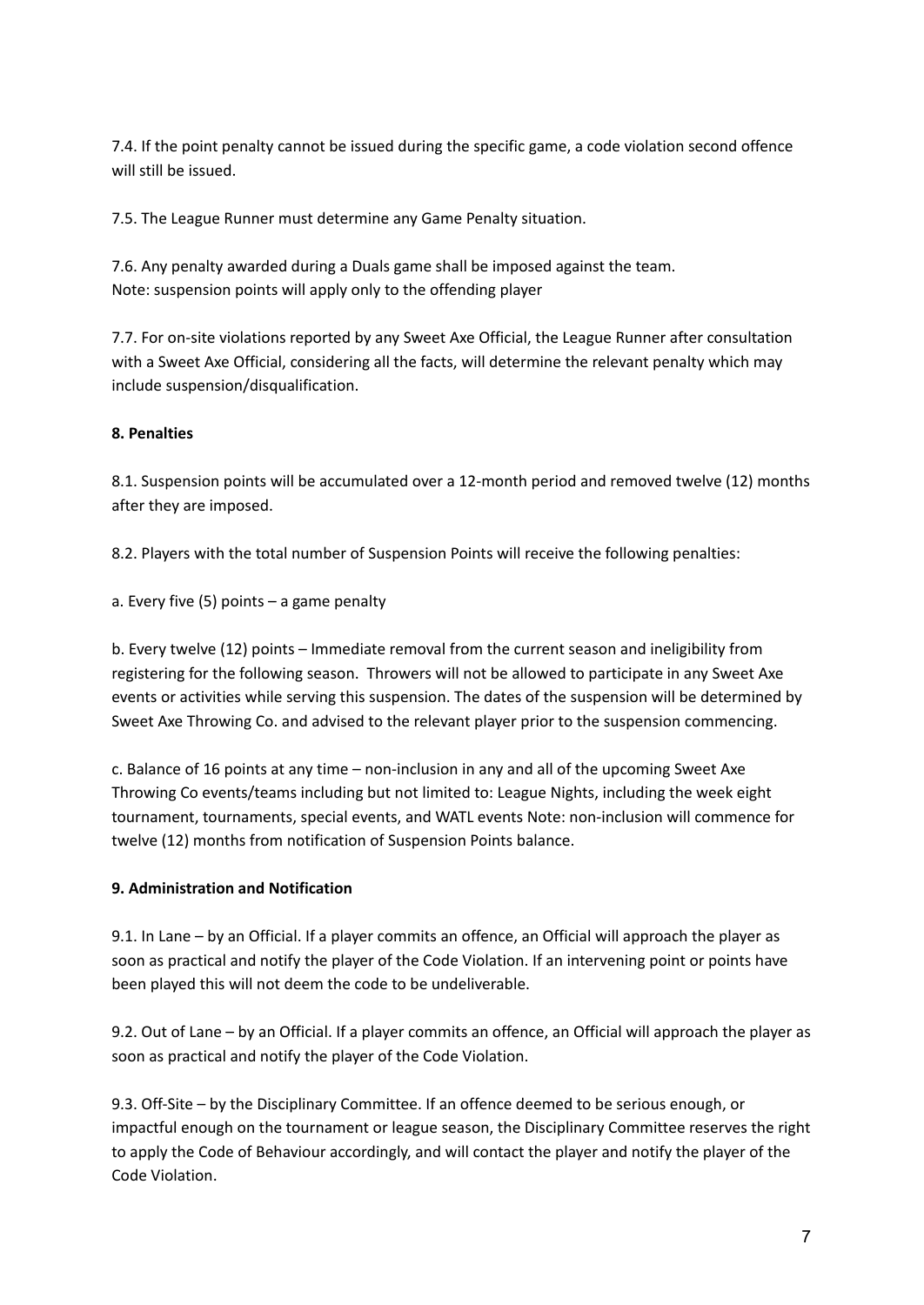9.4. Report

The Official shall complete a Code of [Behaviour](https://docs.google.com/document/u/1/d/1O-pGtHtqpAyrwTizkqQsNTcv5JdlT46mX5y_Bb2hszw/edit) Violation Notice for Sweet Axe Throwing Co, for each offence received by a player.

9.5. Notification of Suspension Points

Sweet Axe Throwing Co. will share the Code of [Behaviour](https://docs.google.com/document/u/1/d/1O-pGtHtqpAyrwTizkqQsNTcv5JdlT46mX5y_Bb2hszw/edit) Violation Notice to notify players of their current accumulation of suspension points, and any applicable penalties.

9.6. Notification of Suspended Players

Sweet Axe Throwing Co. will notify the following parties of any Suspended Players:

- Suspended Player via email to the last known address provided by the player
- Complainant/victim/impacted thrower (if applicable)
- League Runner of Sweet Axe Throwing Co.
- WATL
- Lloyd Bombell & Sarah Hilyard

# **10. Disciplinary Committees**

10.1. Any player that breaches the Code of Behaviour may be subject to further penalty as decided by a Disciplinary Committee appointed by Sweet Axe Throwing Co.

10.2. Disciplinary Committees may penalise players for gross breaches of the Code of Behaviour regardless of whether or not a formal Code Violation was issued in respect of that breach.

## **11. Appeals**

11.1. Any player issued with a Code Violation for an on-site offence may appeal to Sweet Axe Throwing Co. The Notice of Appeal shall be filed in writing within five (5) days of being notified of the Code Violation.

11.2. For the purpose of clarity, the decision of the Official at the event shall be final.

11.3. Grounds for Appeal will rest only with the reversal of Suspension Points and/or penalties imposed by the Disciplinary Committee.

11.4. Attached to and included with the Notice of Appeal shall be a statement by the player as to the facts and circumstances of such incident along with any other evidence that the player desires to submit.

11.5. Upon receipt of such an Appeal, Sweet Axe Throwing Co. shall conduct a reasonable investigation of the facts and circumstances surrounding the incident.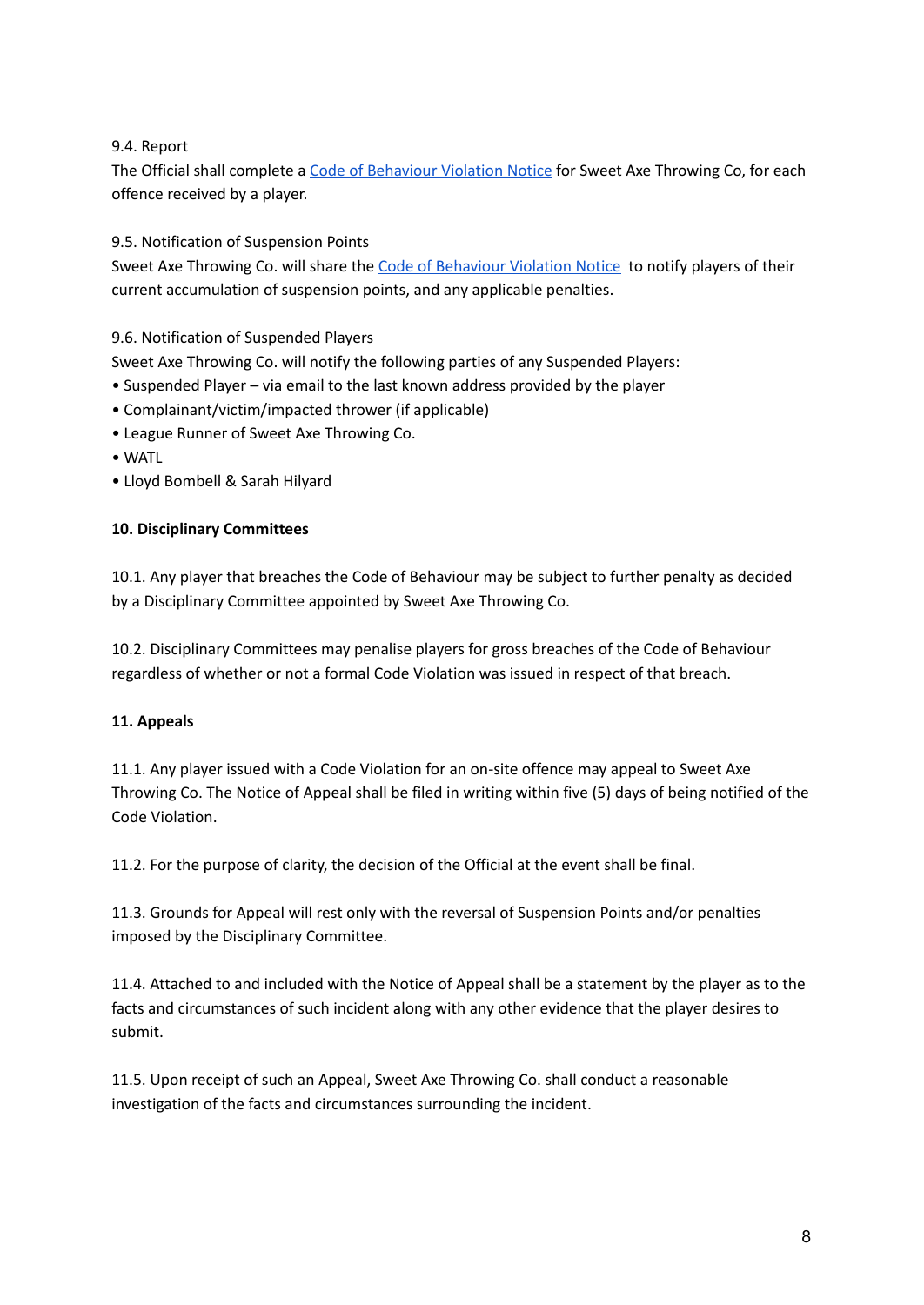# **Appendix 1 Game and Tournament Violations**

# **1. Application**

1.1. This document applies to all events in New Zealand and should be utilised in conjunction with the discipline regulations contained in the Code of Behaviour.

1.2. The definitions that appear in the Code of Behaviour apply equally to this document

# **2. Interpretation and On-Site Administration**

2.1. All accredited Officials appointed by Sweet Axe are empowered with the authority to interpret and determine game offences documented within these regulations and take appropriate action.

2.2. An Official may declare a point penalty for a single flagrant violation of this Code of Behaviour or continuous violations after the first offence. Note: a Lane Scorer may not declare a point penalty without consultation with an Official.

2.3. The League Runner is the final on-site authority regarding the interpretation of game and tournament offences within the Code of Behaviour.

## **3. Violations - Behaviours considered to be Misconduct or Serious Misconduct**

This list is not exhaustive but aims to provide a list of examples where the behaviour of Sweet Axe league members, staff, or spectators may be considered inappropriate and may give rise to disciplinary action. Behaviours that may be considered Misconduct could also be considered Serious Misconduct when the context, frequency or impacts of the behaviour are taken into consideration.

3.1. Physical abuse:

Unauthorised touching of an official, opponent, spectator or other person.

3.2. Verbal abuse:

A statement directed at an official, opponent, spectator or other person that implies dishonesty or is derogatory, insulting or otherwise abusive.

## 3.3. Audible obscenity:

The use of words commonly known and understood to be profane or offensive and uttered clearly and loudly enough to be heard by the officials.

## 3.4. Visible obscenity:

The making of signs by a player with their hands and/or axe or obscene gestures that commonly have an obscene meaning or impact to a reasonable person.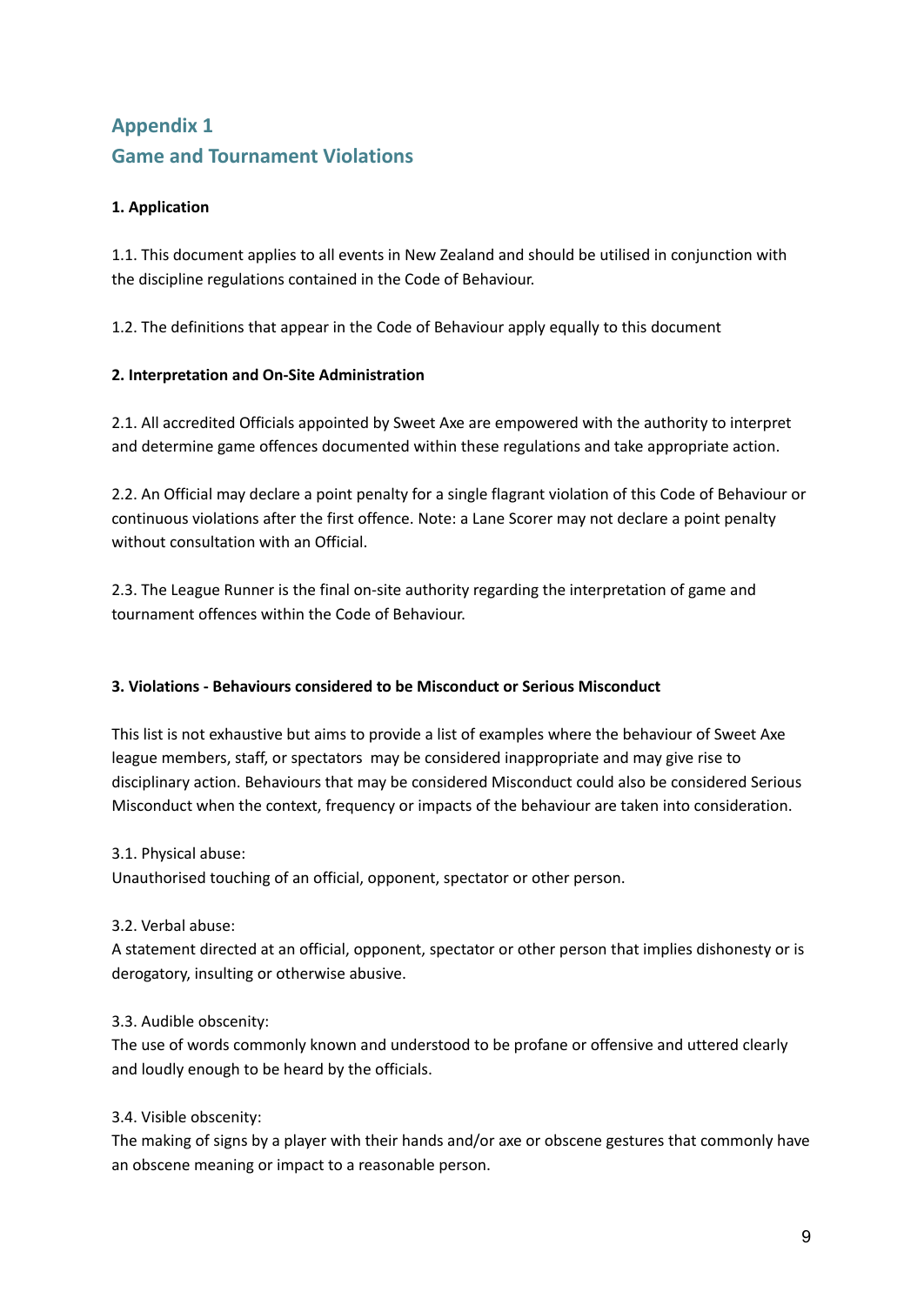# 3.5 Purposeful Distraction

Purposeful Distractions are defined as, but not limited to: Excessive celebration, taunting, using abusive, threatening or insulting language, trash-talking, stepping in the lane during a throw, excessive noises, offensive gestures to opponents or any purposeful distractions with the intent to distract a player during a league match or tournament round will not be permitted during games

\*If the first purposeful distraction is a gross violation, intended to either save the player from a loss, intimidate the opposing player, or be an act of aggression against the opposing player or Judge, WATL or the presiding Judge may elect, at their sole discretion, that the player causing the purposeful distraction to be removed from the tournament, league and/or facility.

# 3.6. Axe and equipment abuse:

Players shall not violently, with anger or frustration, hit, kick or throw an axe or other equipment within the precincts of the tournament site. Abuse of equipment is intentionally and violently destroying or damaging axes, equipment or intentionally and violently hitting the target, fencing, benches or other fixtures during a game in act of anger.

## 3.7. Unsportsmanlike conduct

Players shall at all times act in a sportsmanlike manner and respect officials, spectators and others. Unsportsmanlike conduct is defined as misconduct that is clearly detrimental to the game but that may not fall specifically within other violation categories.

## 3.8. Conduct unbecoming

A player, spectator, or staff member who behaves in a manner considered to be detrimental to the best interests of the event and the sport.

# 3.9. Incorrect scoring

If, in the opinion of an Official, an incorrect axe call is a deliberately blatant action by the lane scorer, that player will automatically receive a point penalty and may receive a Code of Behaviour Violation Notice.

## 3.10. Unreasonable delay

Game play shall be continuous, and a player shall not unreasonably delay the game for any cause. If the League Runner feels that the game is not being played at a reasonable pace, they will inform the lane scorer and the following action will be taken:

- The lane scorer will inform throwers that they will have ten seconds after returning over the foul line to begin their throwing motion.

- The lane scorer will announce "lane open" to let the throwers know when the ten seconds starts.

- If the first five seconds pass and no one has begun their throwing motion, the lane scorer will begin to count out loud "6…, 7…, 8…" etc to let the throwers know how much time has elapsed.

- If neither thrower has begun their throwing motion within the allotted ten seconds, it will be a foul and both throwers will receive a "0" for that throw.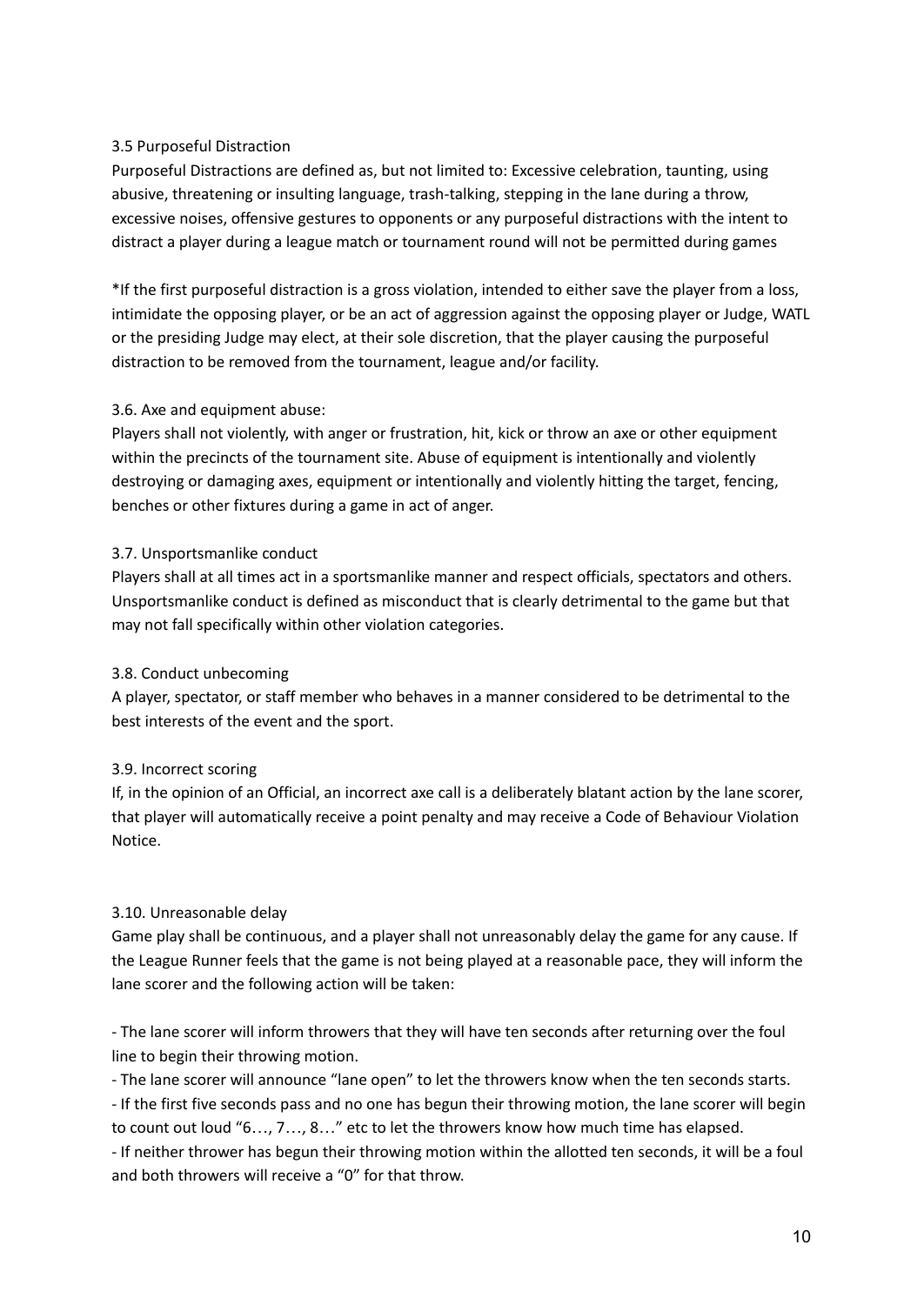- Once one thrower's axe has come to a rest, WATL's "10 second" rule will then be in affect. See below for exact wording from the World Axe Throwing League rules.

"Section C: Gameplay. (ix) Throws must be taken within 10 seconds of each other. (ix a) If a thrower throws after 10 seconds of the other thrower's axe coming to rest, this will result in a fault."

"Section D: Scoring (xiii) If a stalemate is caused by both throwers refusing to call a Killshot, or initiate a throw, the Judge will make a verbal announcement that each thrower has 10 seconds to declare their intent to go for Killshot after which time the ability to call kill will no longer be available."

# 3.11. Best efforts

A player shall always use best efforts when playing a game. The League Runner will be the sole judge of penalties for not putting forth best efforts.

## 3.12. Leaving the lane

A player may not leave the lane area during a game without the permission of an Official. A player who violates this may be penalised by a Sweet Axe Official.

## 3.13. Match Fixing & Sandbagging in League Play or Tournaments

If any player is found to fix a match to achieve a desired outcome, during league play or tournaments, then that player will be banned from all WATL tournaments & leagues. Players may appeal the ban, one year after the offence, pending review of the Commissioner

## 3.14 Live Targets.

Axes shall never be thrown when a participant is picking up an axe from the target area or when a judge is in the lane. This will result in an immediate disqualification (counted as a loss) for that match.

## 3.15 Board Tampering/Alteration

No one other than the presiding match judge may alter the boards before, during, or after any match unless authorised by that individual. This includes, but is not limited to pulling out pieces of boards, and chopping or softening the board with their axe.

Violation of this rule by a thrower results in a 0 for their next throw. If this occurs during or after the last throw of a match, the action will be considered a violation of the Code of Behaviour.

## \* Watering a board is not considered an alteration.

\*\* Boards may only be watered by a Thrower before the start of the match.

3.16. Social media platforms All persons participating in any way in the league/tournament must refrain from making comments on any social media platform that attack, disparage or criticise other players, league/ tournament organisers, officials, Sweet Axe Throwing Co. or staff.